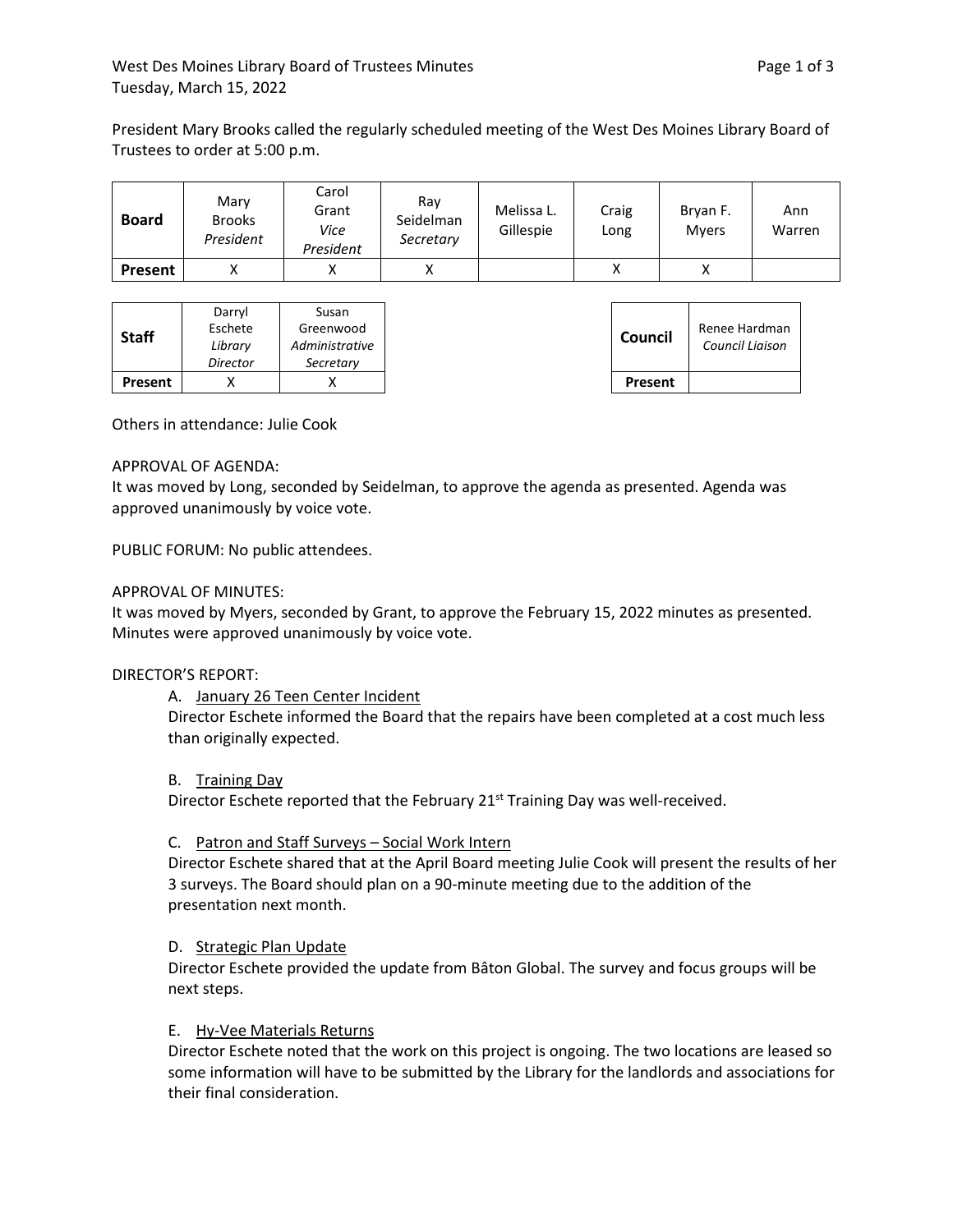West Des Moines Library Board of Trustees Minutes **Page 2 of 3** and 2 of 3 Tuesday, March 15, 2022

#### F. Library Advocacy Day

Director Eschete reported that he attended the Iowa Library Association Library Advocacy Day at the Capitol on March 8 and spoke with several legislators about library issues.

## G. Division Report – Collection Services – Ann Renken

Director Eschete gave an overview of the Collection Services report.

## H. Valley Junction Kiosk Usage Report

Director Eschete shared the monthly kiosk usage report.

## I. Gift Trust Report

Director Eschete provided the updated report on funds available in the Gift Trust.

## APPROVAL OF BILLS - *Action*:

It was moved by Long, seconded by Myers and approved unanimously by voice vote to approve the March 15, 2022 bill list as presented. Bills approved unanimously by voice vote.

## BUDGET REVIEW:

Director Eschete shared the monthly budget report. Staff have decided to add the Friends digital sign onto the Arreya management software. Long inquired about the exterior cameras and their installation. Director Eschete reported that due to supply chain issues the specific model and definition of camera won't be available until fall but that cabling has been run in preparation.

## ASSIGNMENT REPORTS:

## Friends:

Long was unable to attend the Friends meeting so Warren attended in his place. Brooks shared that the Board members should provide the name of a favorite author and ahre their availability to volunteer at the Wine, Beer and Cheese event on April 7. Brooks shared that Mayor Trimble followed up with the applications from the last three years for residents interested in serving on the Board of Trustees and those applications were forwarded to

the Friends to consider contacting them to serve on the Friends Board.

## Personnel/Nominating:

The committee has had their first meeting in preparation for the Director's review. The process will be the same as last year, with a closed session taking place following the regular Board meeting on May 17.

## Operations:

No items. A meeting to discuss expense of Gift Trust funds and updates to the policy manual will be scheduled prior to the April Board meeting.

# City Council Liaison:

No items.

## OTHER BUSINESS:

Myers has turned in his blog which will be posted soon. Warren will be the next feature. Long shared that a constituent gave positive feedback about the Valley Junction kiosk. Grant shared that Director Eschete spoke to her book club about the Library and the various resources available.